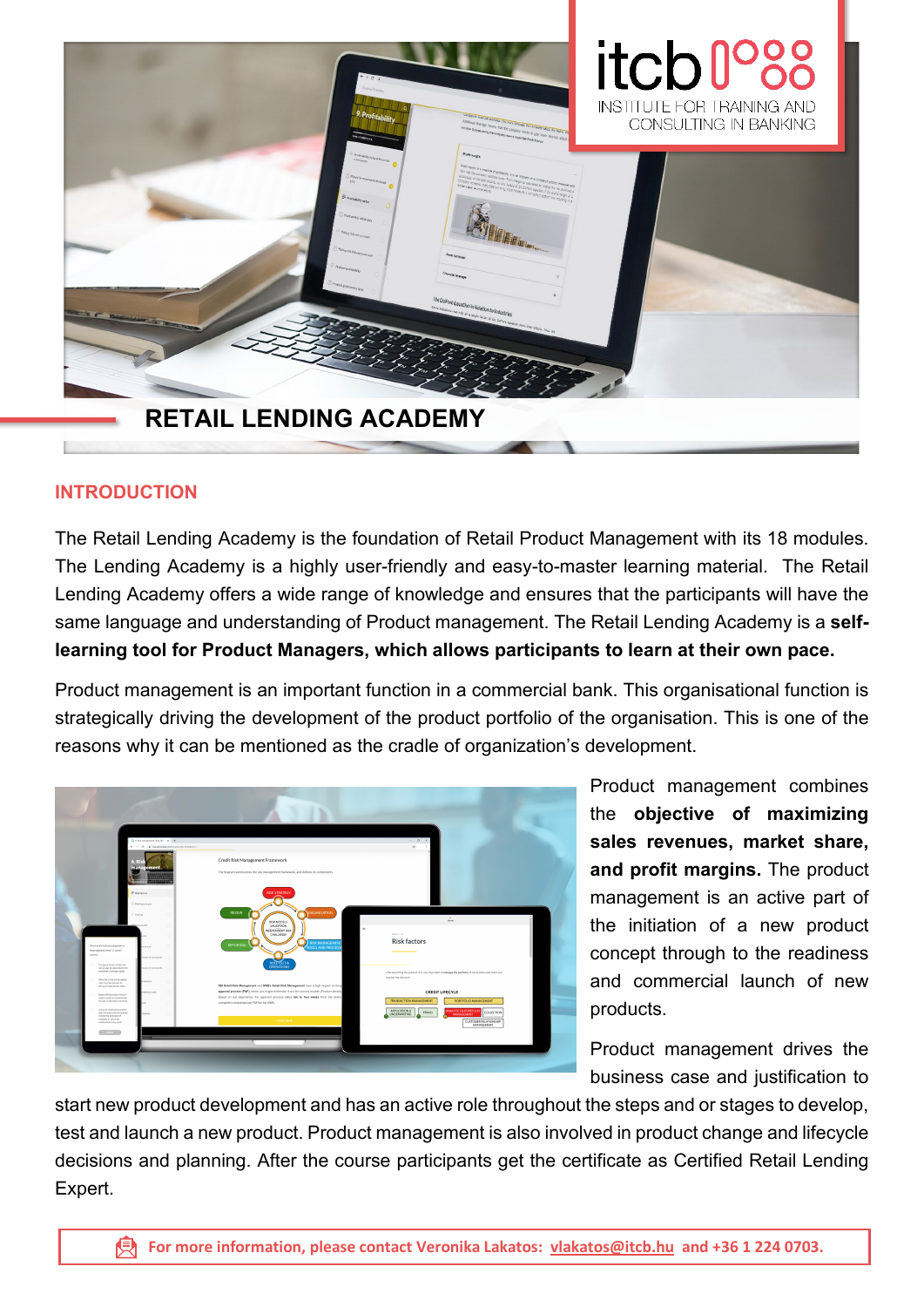# **COURSE STRUCTURE**

The Lending Academy is a self-learning tool for Product Managers, which allows participants to learn at their own pace. The applied training techniques in the Lending Academy will be the combination of the following

- online material,
- case studies and
- tests and exams.

Each module consists of **several chapters** and at the end of each chapter you will find at least three multiple choice questions (or other types of review activities, such as a sorting/selection task). These questions and review tools will ensure that the learners are immediately given a feedback how to master the chapter.

# **CONTENT OF LENDING ACADEMY**



# **LEARNING DURATION**

The Retail Lending Academy consists of **18 modules** and according our experience the following period is required to acquire knowledge:

| <b>Modules</b>                           | <b>Hours</b>   | <b>Modules</b>                  | <b>Hours</b> |
|------------------------------------------|----------------|---------------------------------|--------------|
| 1. Introduction to Product Development   | 1,5            | 10. Pricing                     | 4            |
| 2. Product Development Process           | 6              | 11. Marketing                   |              |
| 3. Testing your Product - Piloting       | $\overline{2}$ | 12. CRM Campaigns               | 3            |
| 4. Product Launch                        | $\overline{2}$ | 13. Customer segmentation       | 2,5          |
| 5. Underwriting                          | 4              | 14. Business Management Process | 2,5          |
| 6. Risk Management                       | 4              | 15. Sales                       | 4            |
| 7. Collection                            | 4              | 16. Product management          |              |
| 8. Retail provisioning                   | 4              | 17. New to bank customers       | 4            |
| 9. Profitability                         | 4              | 18. Operations                  | 2,5          |
| Total length of the 18 modules: 62 hours |                |                                 |              |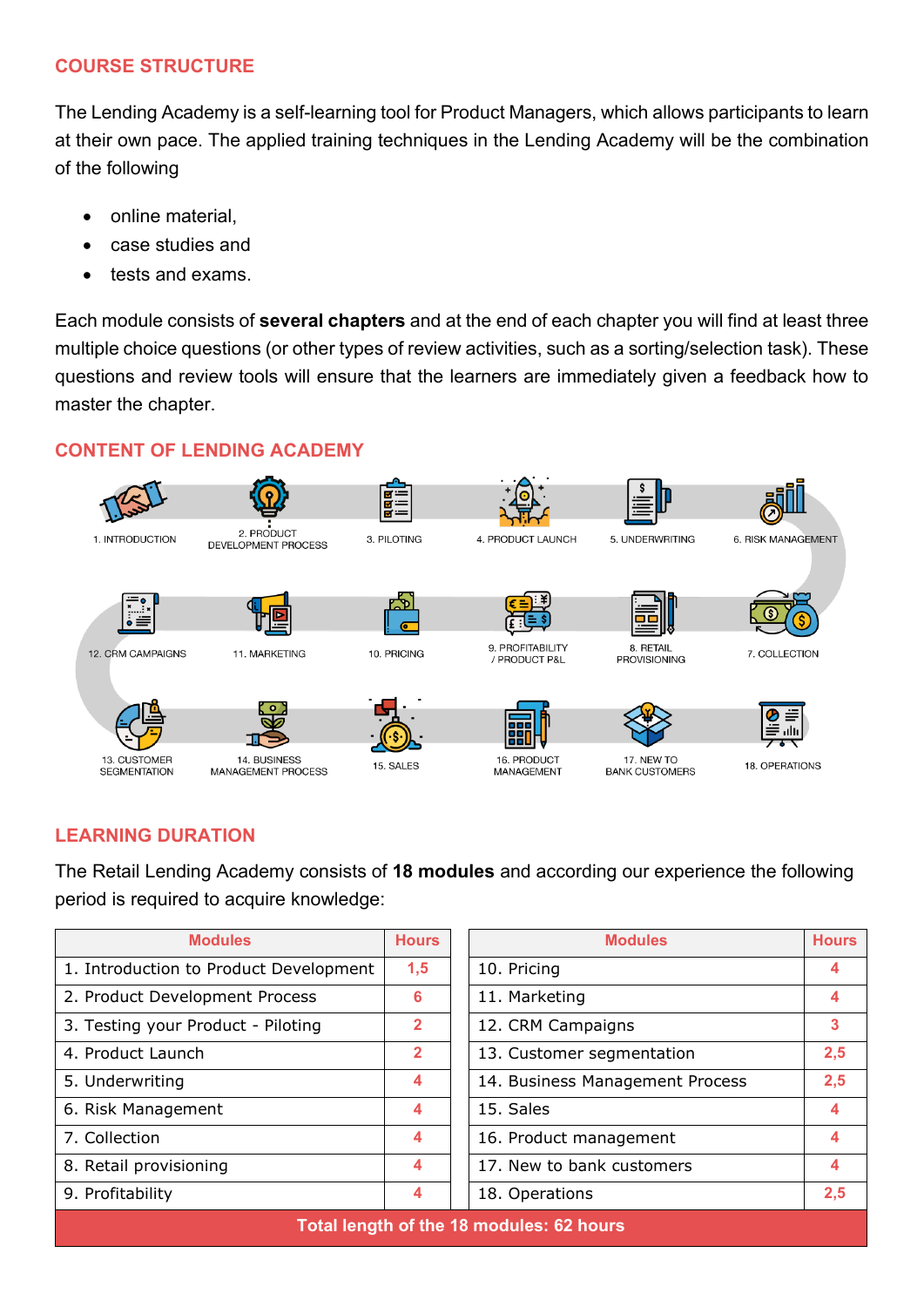### **EXAM**

Exams are organized online through the learning management platform from ITCB. The exam consists of 60 test questions. **Passing the exam requires at least 60 percent.** ITCB informs the student about the exam result by e-mail within 10 working days.



## **DETAILED CONTENT**



**Module 1: Introduction to Product Development**

- From cradle to grave...
- Why do we develop?
- The life cycle of a financial product
- Phases of the life cycle
- New growth strategy
- Strategies of product development
- Product development process



### **Module 3: Testing your Product - Piloting**

- Methods for product testing
- Costs of piloting
- Benefits of piloting
- Designing and conducting a pilot
- Evaluation and decision making



- Principles of underwriting
- Processing
- Verification and Underwriting
- Fraud



### **Module 2: Product Development Process**

- Stages of offer/product development process
- Value Proposition
- Data gathering
- Product design
- Monitoring
- Capacity planning



### **Module 4: Product Launch**

- Introduction
- Marketing strategy
- Implementation plan
- Launching the product
- Product definition document



### **Module 5: Underwriting Nodule 6: Risk Management**

- Risk factors
- Scoring
- Scorecards
- Performance of scorecards
- Risk parameters